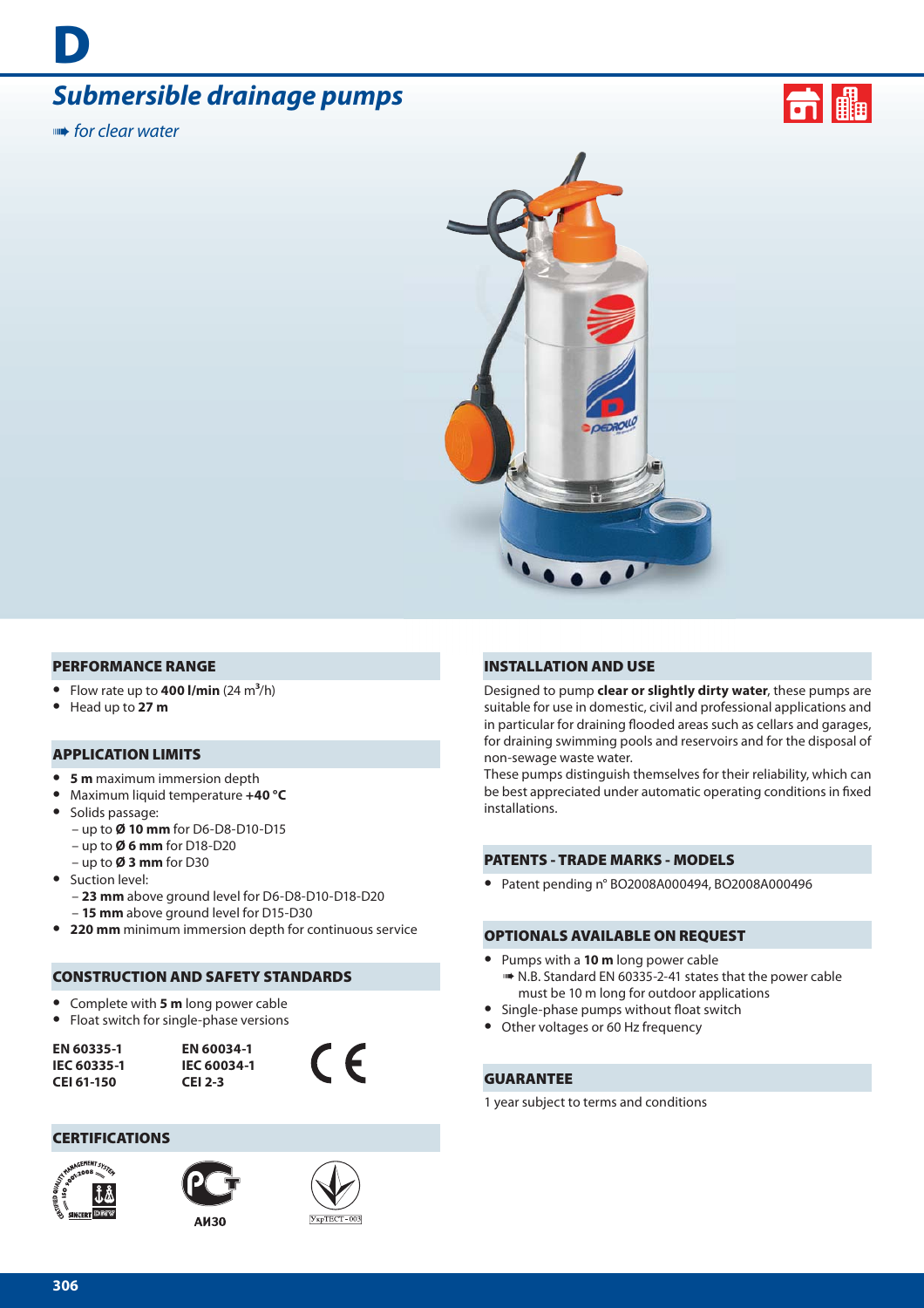



| <b>MODEL</b>    |                 | <b>POWER</b> |           | $m^3/h$         | $\mathbf{0}$ | 1.5  | 3.0  | 4.5  | 6.0  | 7.5  | 9.0  | 10.5            | 12.0 | 13.5 | 15.0 | 16.5 | 18.0 | 19.5 | 21.0 | 24.0 |
|-----------------|-----------------|--------------|-----------|-----------------|--------------|------|------|------|------|------|------|-----------------|------|------|------|------|------|------|------|------|
| Single-phase    | Three-phase     | kW           | <b>HP</b> | Ο<br>l/min      | $\mathbf 0$  | 25   | 50   | 75   | 100  | 125  | 150  | 175             | 200  | 225  | 250  | 275  | 300  | 325  | 350  | 400  |
| Dm <sub>6</sub> |                 | 0.45         | 0.60      | <b>H</b> metres | 9            | 8.5  | 8    | 7.5  | 6.8  | 6    | 5.2  | $\overline{4}$  | 2.6  |      |      |      |      |      |      |      |
| Dm8             |                 | 0.55         | 0.75      |                 | 12           | 11.5 | 11   | 10.5 | 9.8  | 9    | 8.2  | 7.2             | 6    | 4.8  | 3.5  | 2    |      |      |      |      |
| <b>Dm 10</b>    | D <sub>10</sub> | 0.75         |           |                 | 15           | 14.5 | 14   | 13.2 | 12.5 | 11.8 | 11   | 10 <sup>°</sup> | 9    | 8    | 6.8  | 5.4  | 3.5  |      |      |      |
| <b>Dm 15</b>    | D <sub>15</sub> | 1.1          | 1.5       |                 | 23           | 22   | 21.5 | 20.5 | 20   | 19   | 18   | 17              | 16   | 15   | 13.5 | 12   | 11   | 9    | 7.5  | 4    |
| <b>Dm 18</b>    |                 | 0.55         | 0.75      |                 | 17           | 16.5 | 15   | 13.5 | 12   | 10.7 | 9    | 7.7             | 5    |      |      |      |      |      |      |      |
| <b>Dm 20</b>    | D <sub>20</sub> | 0.75         |           |                 | 21           | 20   | 19   | 17.5 | 16   | 15   | 13.5 | 12              | 10   |      |      |      |      |      |      |      |
| <b>Dm 30</b>    | <b>D</b> 30     | 1.1          | 1.5       |                 | 27           | 26   | 25   | 23.5 | 22   | 21   | 19.5 | 18              | 16   | 14.5 | 13   | 11.5 | 10   |      |      |      |

**Q** = Flow rate **H** = Total manometric head **Tolerance of characteristic curves** in compliance with EN ISO 9906 App. A.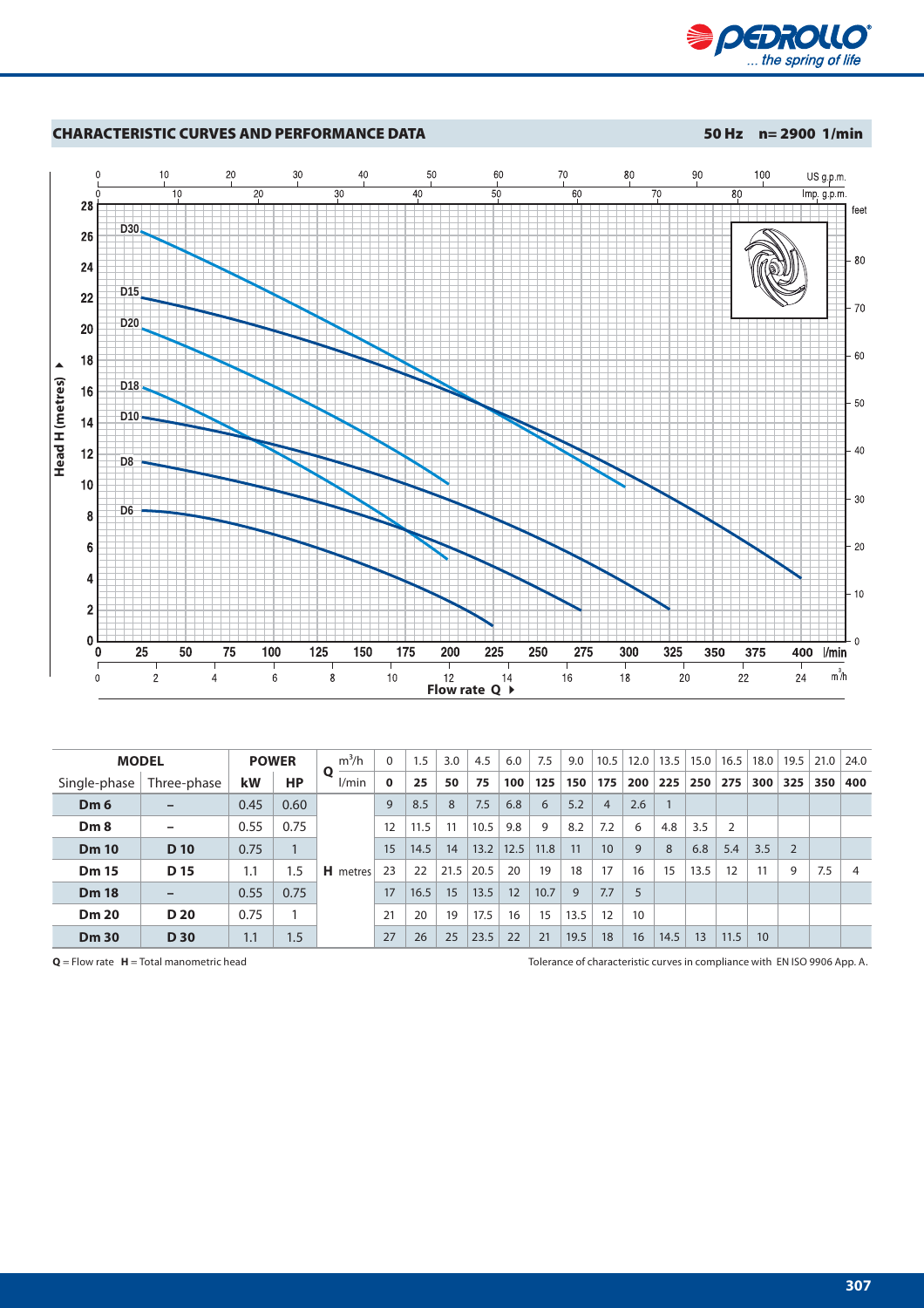|                | <b>POS. COMPONENT</b>                                                                                                |                 |                   | <b>CONSTRUCTION CHARACTERISTICS</b>                        |            |  |  |  |  |  |  |
|----------------|----------------------------------------------------------------------------------------------------------------------|-----------------|-------------------|------------------------------------------------------------|------------|--|--|--|--|--|--|
| 1              | <b>PUMP BODY</b>                                                                                                     |                 |                   | Cast iron, with threaded port in compliance with ISO 228/1 |            |  |  |  |  |  |  |
| $\overline{2}$ | <b>SUCTION FILTER</b>                                                                                                |                 |                   | Stainless steel AISI 304 (with mesh filter for D30)        |            |  |  |  |  |  |  |
| 3              | <b>SUCTION PLATE</b>                                                                                                 |                 |                   | Stainless steel AISI 304                                   |            |  |  |  |  |  |  |
| 4              | <b>IMPELLER</b>                                                                                                      |                 |                   | Technopolymer open type (closed for D30)                   |            |  |  |  |  |  |  |
| 5              | <b>MOTOR CASING</b>                                                                                                  |                 |                   | Stainless steel AISI 304                                   |            |  |  |  |  |  |  |
| 6              | <b>MOTOR CASING PLATE</b>                                                                                            |                 |                   | Stainless steel AISI 304                                   |            |  |  |  |  |  |  |
| 7              | Stainless steel EN 10088-3 - 1.4104<br><b>MOTOR SHAFT</b>                                                            |                 |                   |                                                            |            |  |  |  |  |  |  |
| 8              | <b>SHAFT WITH DOUBLE SEAL AND OIL CHAMBER</b>                                                                        |                 |                   |                                                            |            |  |  |  |  |  |  |
|                | <b>Seal</b>                                                                                                          | <b>Shaft</b>    |                   | <b>Materials</b>                                           |            |  |  |  |  |  |  |
|                | <b>Model</b>                                                                                                         | <b>Diameter</b> | Stationary ring   | Rotational ring                                            | Elastomer  |  |  |  |  |  |  |
|                | <b>MG1-14 SIC</b>                                                                                                    | $Ø$ 14 mm       | Ceramic           | Silicon carbide                                            | <b>NBR</b> |  |  |  |  |  |  |
| 9              | $\emptyset$ 15 x $\emptyset$ 24 x H 5 mm ( $\emptyset$ 16 x $\emptyset$ 24 x H 5 mm for D15, D30)<br><b>LIP SEAL</b> |                 |                   |                                                            |            |  |  |  |  |  |  |
| 10             | <b>BEARINGS</b>                                                                                                      |                 | 6203 ZZ / 6203 ZZ |                                                            |            |  |  |  |  |  |  |
| 11             | <b>CAPACITOR</b>                                                                                                     |                 |                   |                                                            |            |  |  |  |  |  |  |

| <b>Pump</b>                                                                | <b>Capacitance</b> |              |
|----------------------------------------------------------------------------|--------------------|--------------|
| Single-phase                                                               | (230 V or 240 V)   | (110 V)      |
| D <sub>m</sub> 6<br>D <sub>m</sub> 8<br>Dm10<br><b>Dm18</b><br><b>Dm20</b> | $20 \mu F 450 VL$  | 30 µF 250 VL |
| <b>Dm15</b><br><b>Dm30</b>                                                 | 25 µF 450 VL       |              |

# **12 ELECTRIC MOTOR**

- Single-phase 230 V 50 Hz
	- with thermal overload protector built-in to the winding
- Three-phase 400 V 50 Hz
- Insulation: F class
- Protection: IP 68

#### **13 POWER CABLE**

**5 metre** long "H07 RN-F" cable (with Schuko plug on single-phase versions only)

# **14 FLOAT SWITCH**

(only for single-phase versions)